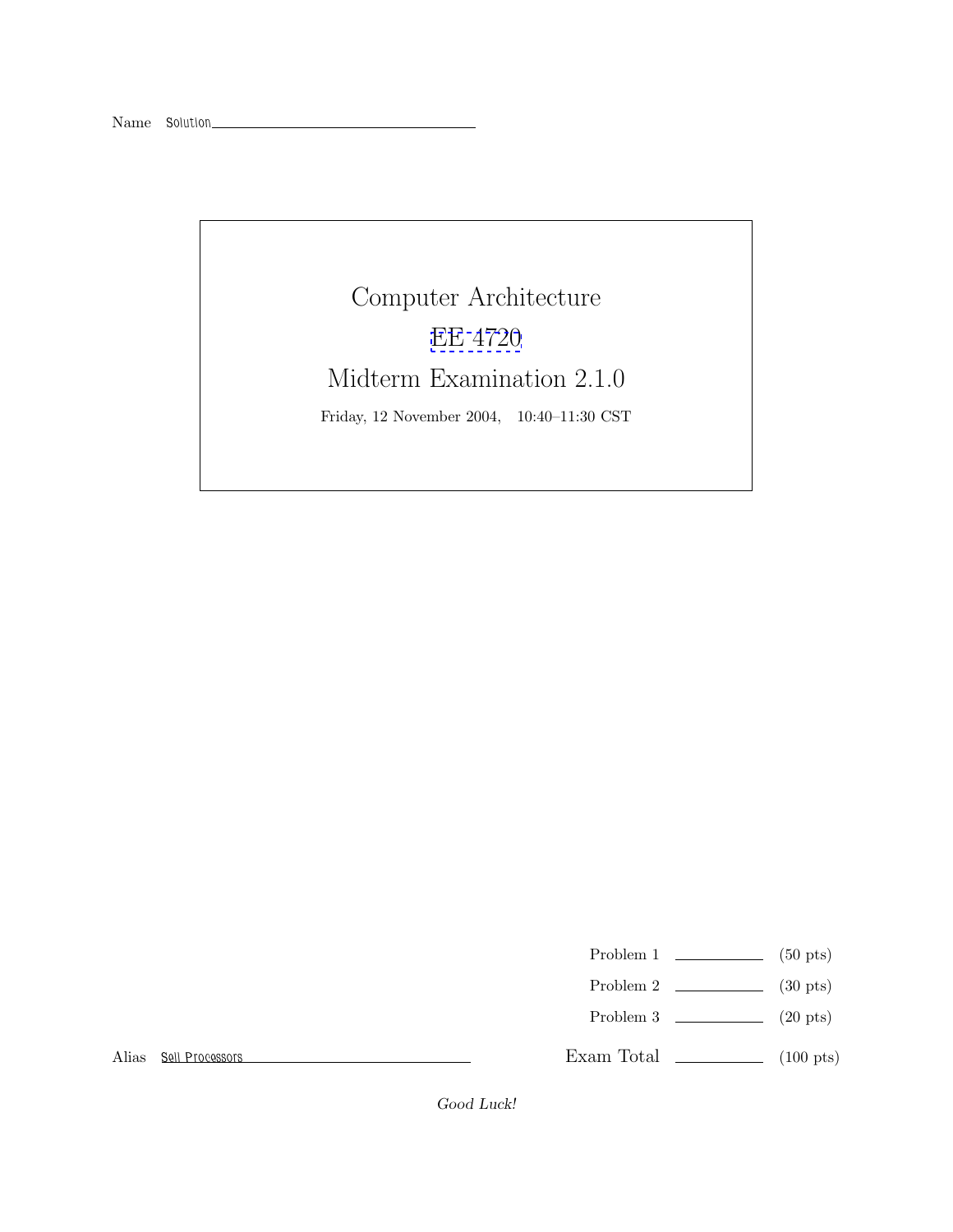Problem 1: In the diagram below some wires are labeled with cycle numbers and corresponding values. For example,  $\vert \text{C2:4} \vert$  indicates that at cycle 2 the pointed-to wire will hold a 4. Other wires are labeled just with cycle numbers, indicating that the wire is used at that cycle. If a value on any labeled wire is changed the code would execute incorrectly. There are no stalls during the execution of the code. The first instruction (lui) is shown (but don't forget to finish it). In one of the C4's four bits are not shown, indicated by question marks. *Note:*  $\begin{bmatrix} C3.4 \end{bmatrix}$  was not in the original exam; it conveys the same information as  $\begin{bmatrix} C2.4 \end{bmatrix}$ *See solution.* [50 pts]

Write a program consistent with these labels.

Fill in the blank next to  $|C5:$ 

It is possible to find every register and immediate (though some are tricky). Use  $\mathbf{r}$ 20- $\mathbf{r}$ 29 for guessed registers.



| Cycle                    |  |                | 0 1 2 3 4 5 6 7 8 |                |                |  |                |  |
|--------------------------|--|----------------|-------------------|----------------|----------------|--|----------------|--|
| 0x1000: lui r4, 0x578    |  |                | IF ID EX ME WB    |                |                |  |                |  |
| $0x1004: 1w$ r9, $8(r4)$ |  | IF ID EX ME WB |                   |                |                |  |                |  |
| $0x1008:$ jal $0x4444$   |  |                |                   | IF ID EX ME WB |                |  |                |  |
| 0x100c: ADD r6, r9, r31  |  |                |                   |                | IF ID EX ME WB |  |                |  |
| $0x4444:$ sb r6, $1(r4)$ |  |                |                   |                |                |  | IF ID EX ME WB |  |
| Cycle                    |  |                | 0 1 2 3 4 5 6 7 8 |                |                |  |                |  |
|                          |  |                |                   |                |                |  |                |  |

*The solution is shown above.*

lw*: This instruction has to be a load because the control signal for the WB-stage mux is set to 0, as indicated by C3:0 in EX. The C3:8 in EX tells us that the offset is 8. Because of the dependence with* lui *we know the effective address is* 0x5780008 and so the load could be any size (it might be a 1b, for example).

jal*: The C3:0x1111 in ID (upper left) indicates that this is a* j *or* jal *since only those instructions construct a target using bits 25:0. The target is constructed by shifting the* ii *bits, 25:0, two bits to the left, yielding* 0x4444 *and putting the four high*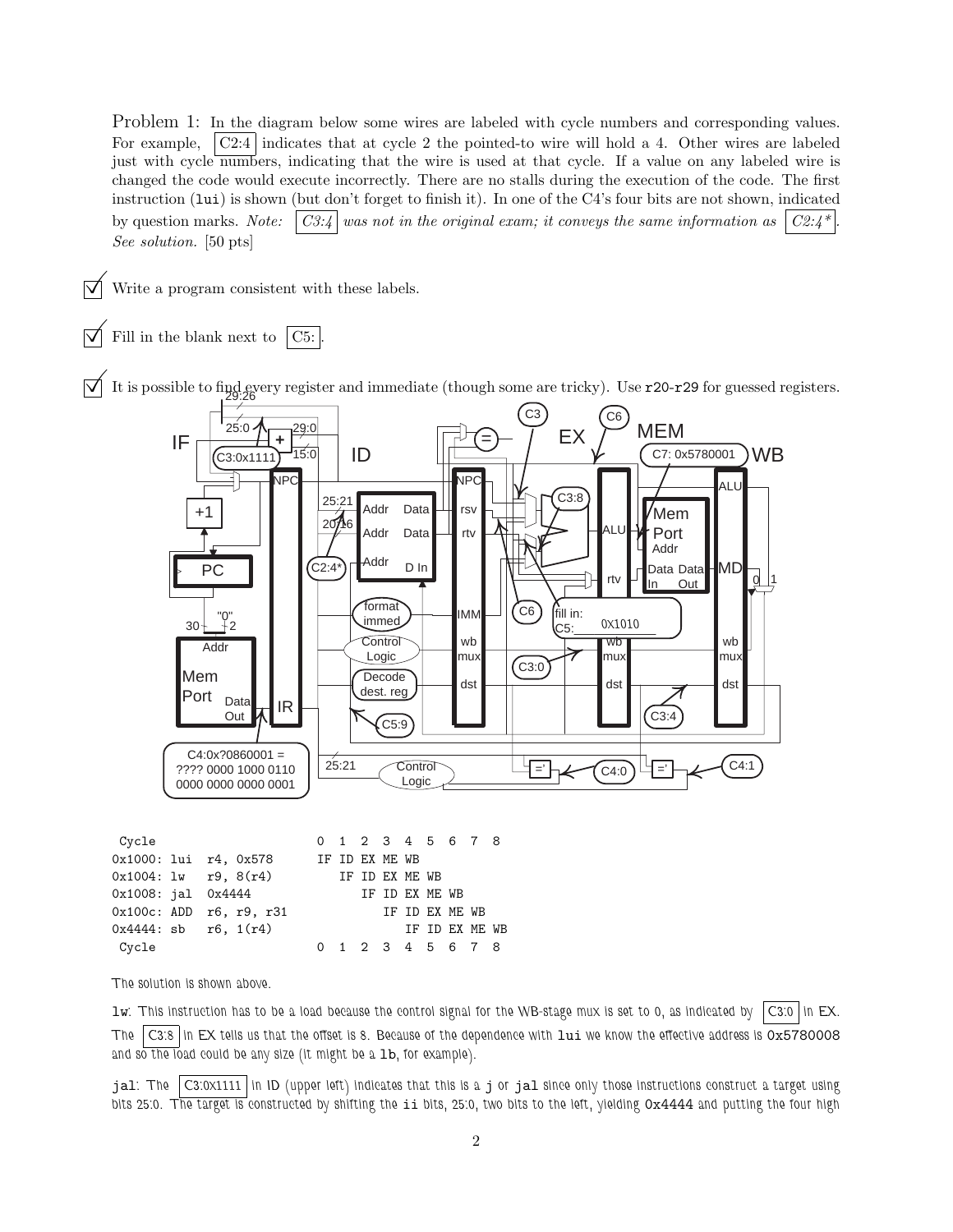*bits of NPC on (which are all zero), so the target is* 0x4444*. The fill-in box indicates a dependency between the destination of this instruction and the* rt *source of the next one, and so this instruction must be a* jal *(instruction* j *does not write a destination). The destination of* jal *is the return address, which is* 0x1010*, and that is the value to place in the fill-in box.*

add*: This could be any integer format-R instruction with two sources and a destination. The C4:0 and C4:1 along the bottom indicate that this instruction will bypass its* rs *value from the WB stage, which is how* r9 *is determined.*

sb*: The C7:0x5780001 tells us that this is a memory instruction and that it is loading or storing a character. The C6 at the top on the bypass connection from MEM to EX tells us that the instruction uses a bypassed value and the C6 at the output of the EX* rsv *latch tells us it uses an unbypassed* rs *value. Therefore the bypassed value must be an* rt *value and so it can't be a load (because in a load* rt *is a destination). Therefore the instruction must be a* sb*. The register numbers and offset can be determined* by examining  $\vert$  C4:0x?0860001  $\vert$ , which shows the encoded form of the store instruction (also shown in binary). The rs field is 4, the rt *field is 6, and the immediate is 1, and so the instruction must be* sb r6, 1(r4)*.*

*\*Change from original exam: In the original exam C3:4 in MEM was not present but C2:4\* in ID conveys the same information, that the* rs *register of the second instruction is* r4*. The problem stated that if a value on any pointed wire was changed execution would be incorrect. There are two ways to interpret "pointed wire." If the interpretation is "the portion of the wire that the arrow points at" then C2:4\* would be incorrect (and would be contradictory) because the* rs *value is bypassed and so it does not matter what is retrieved from the register file. If the interpretation is "anywhere on the wire" then C2:4\* would be correct because if those bits were changed the control logic would not set the ALU mux to bypass the correct value. Because of the way these problem are written the first interpretation makes more sense because the arrow is used to show the input that is using the value. Sorry about the problem.*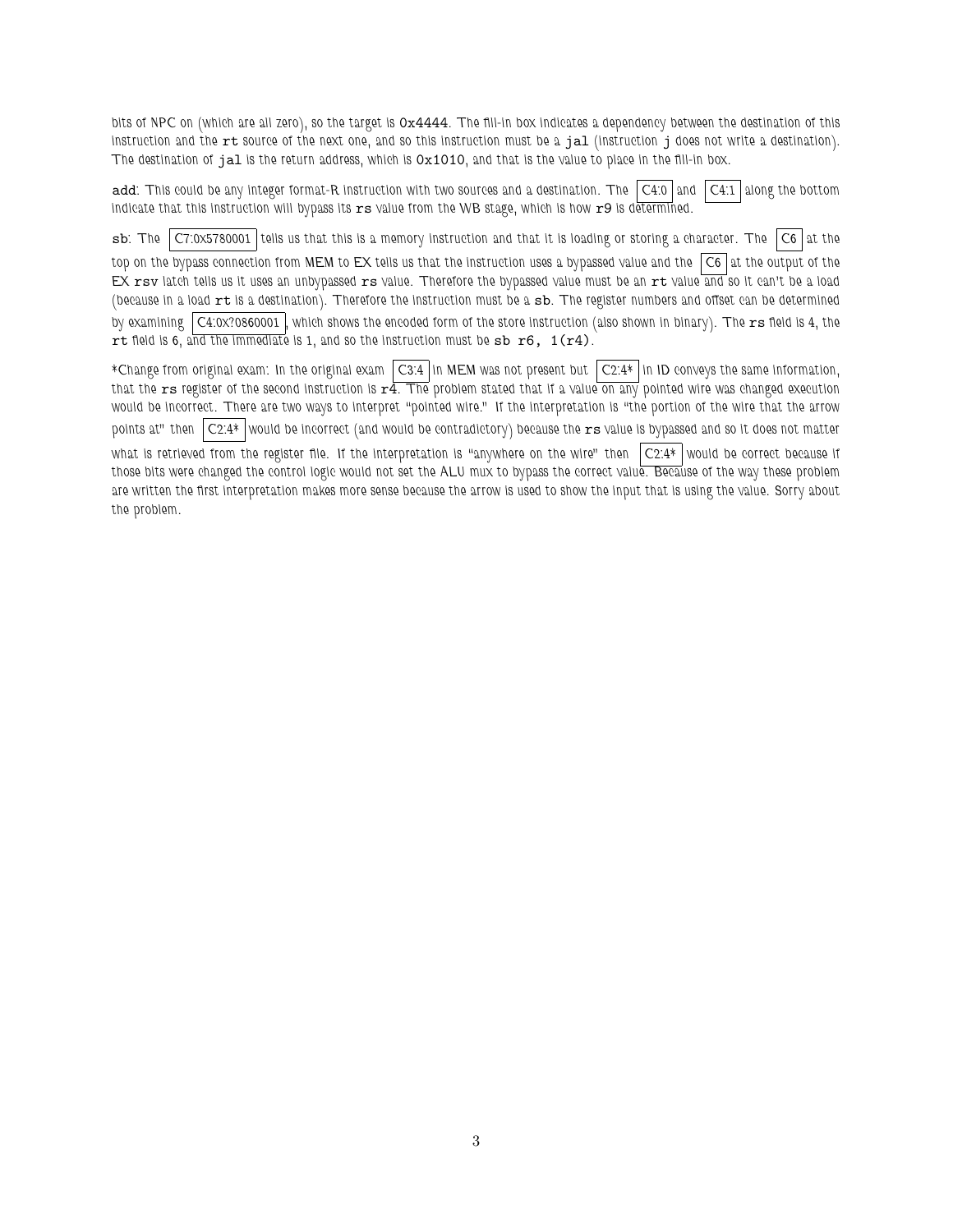Problem 2: The pipeline below includes a left shift unit (shifter) to be used by the left shift instructions. It performs the operation  $x = y \ll a$  (left shift v by a bits), where x, v, and a are the shifter ports shown in the diagram. [15 pts]



(*a*) Add connections to the shifter so that it can be used by shift left instructions. The code below should execute without a stall. Do not show control logic.

The modifications should make efficient use of hardware.

Be sure to show bit ranges on wires.

Please check the code for dependencies.

*Changes shown above in* **red bold***. For* sll *instructions the shift amount is obtained from the* sa *field, bits 10:6. Those bits are available in EX in the* IMM *pipeline latch. For* sllv *the shift amount is the low five bits of the* rs *register value. Taking that from the upper ALU mux takes advantage of the already present bypassing hardware which can handle the bypasses in the code sample* and other bypasses. For the same reason the item to shift, the rt register value, is taken from the lower ALU mux. The output of *the shifter joins the path to WB in the MEM stage, so that existing bypass connections can be used. The cost of the new pipeline latch,* SHU*, could be saved by placing the added multiplexor in EX instead of MEM. That would stretch the critical path because the signal out of the ALU would have to pass through the added mux and so the added mux was placed in MEM.*

| # Cycle                   |  | 0 1 2 3 4 5 6  |  |                             |  |  |
|---------------------------|--|----------------|--|-----------------------------|--|--|
| sll r1, r2, 10            |  |                |  | IF ID EX ME WB              |  |  |
| $sllv$ $r4$ , $r5$ , $r1$ |  | IF ID EX ME WB |  |                             |  |  |
| $sllv$ $r6$ , $r4$ , $r1$ |  |                |  | IF ID EX ME WB              |  |  |
| # Cycle                   |  |                |  | $0 \t1 \t2 \t3 \t4 \t5 \t6$ |  |  |

*Hint: All of the shift instructions are Format R. The* rt *register holds the value to be shifted. The* v *in* sllv *means the amount to shift is taken from a register.*

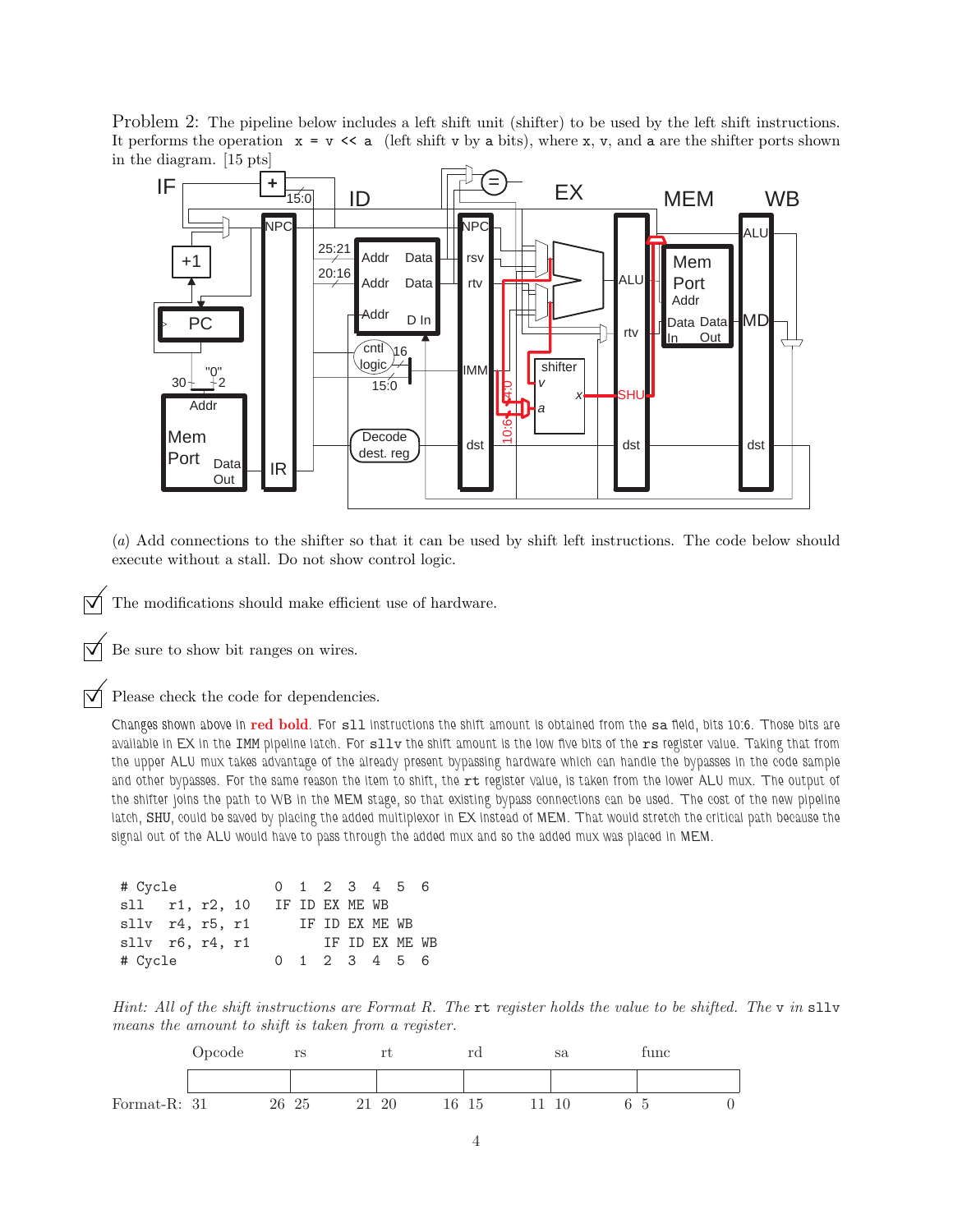Problem 2, continued: The EX stage is the right stage for the shifter. [15 pts]

(*b*) Suppose the shifter were placed in the ID stage and correctly connected, including bypasses.

 $\triangledown$  What would be the impact on performance? Explain.

*There would be two negative impacts on performance. First, the clock frequency would have to be lowered because the path through ID would include the register lookup and the time to shift. Performance would drop further because of stalls when there is a dependency* with the immediately preceding instruction. In the example below the shifter needs  $r1$  when it is in ID but that is not available until *the end of EX. (If the clock frequency were halved then the ALU could produce a result halfway through EX, avoiding a stall, if the ALU design were not changed. With half the clock frequency though a lower-cost and slower ALU might be substituted, if so a stall would be necessary.)*

! Cycle 012345 add r1, r2, r3 IF ID EX ME WB sll r4, r1, 5 IF ID -> EX ME WB

(*c*) Suppose the shifter were placed in the MEM stage and correctly connected, including bypasses.

© What would be the impact on performance? Explain. *Hint: The explanation can use a code example.*

*There would be a negative impact on performance because of stalls, in this case when there is a dependent instruction immediately following the shift. In the example below the* add *needs the result of the shift in the beginning of its EX, since the shift produces the result at the end of its ME the add must stall.*

! Cycle 012345 sll r1, r2, 5 IF ID EX ME WB add r3, r1, r4 IF ID -> EX ME WB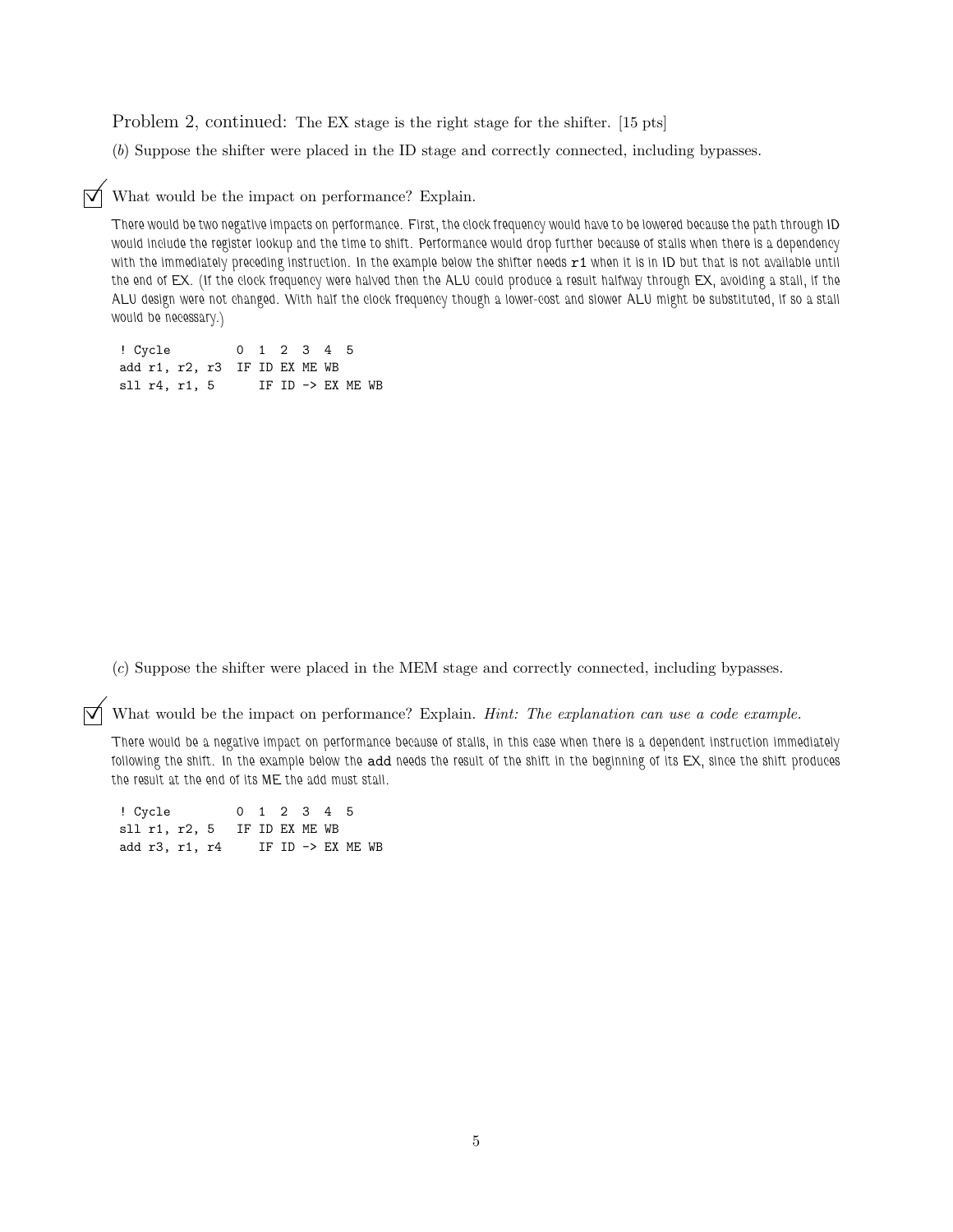Problem 3: Answer each question below.

(*a*) Consider a new ISA, MIPS-DS2, in which branches and other control transfers have two delay slots, not just one. [10 pts]

 $\overline{y}$  Would the performance on something similar to the familiar (to us) five-stage implementation be higher, lower, or about the same as MIPS on its familiar five-stage implementation? Explain. (See next question before answering.)

*The performance would be lower because the additional delay slot would not always be filled with a useful instruction—reducing performance—and even when the slot is filled there would be no performance benefit since the five-stage MIPS has no branch penalty.*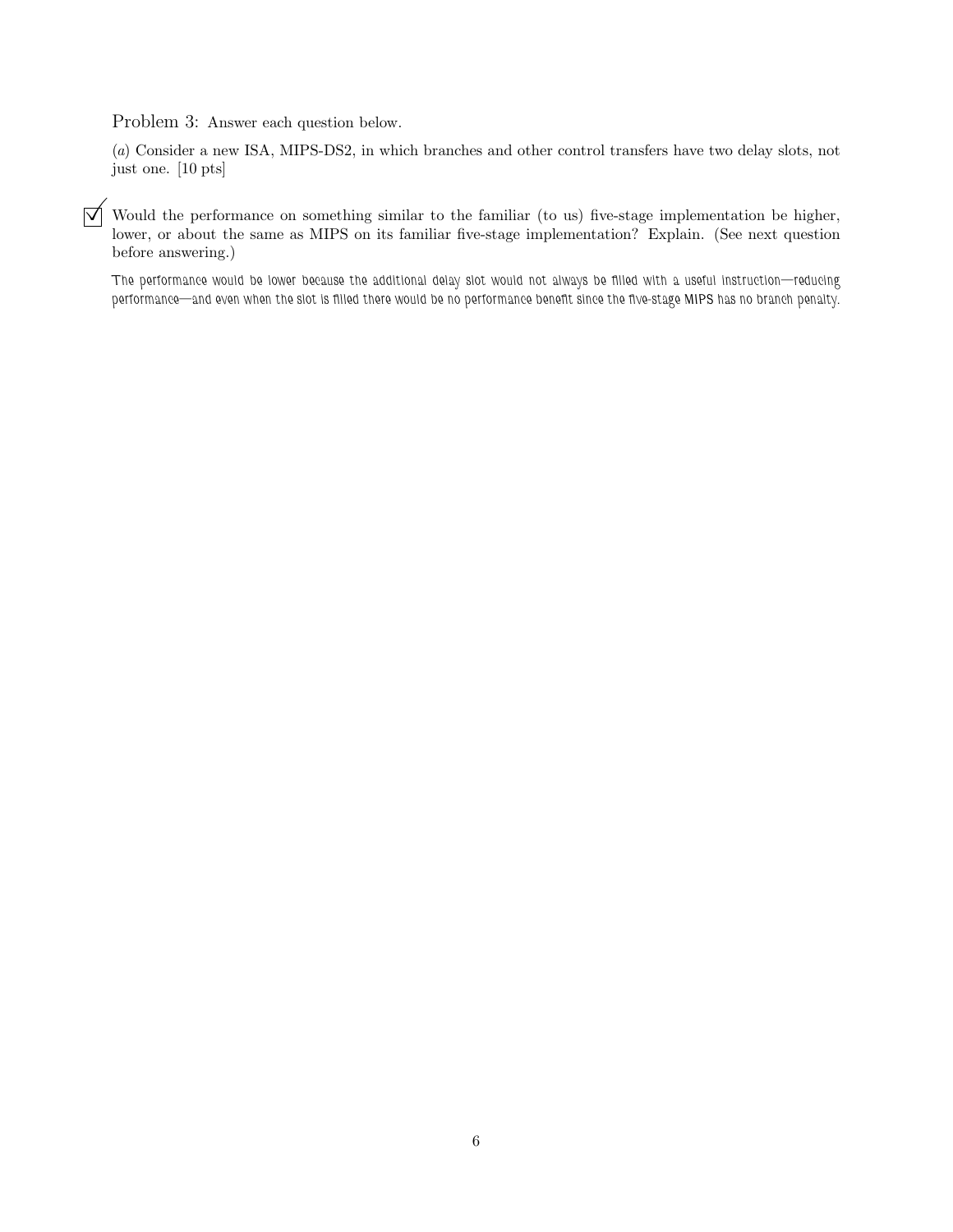$\triangledown$  Describe an implementation that might favor MIPS-DS2 and explain how it favors MIPS-DS2.

*One in which the branch direction and target are determined two stages after IF. With plain-old-MIPS an instruction would be squashed on a taken branch, not so on MIPS-DS2. (Though if the compiler couldn't fill the delay slot it would only be a* nop *that's not squashed.) In the examples below the new implementation has six stages, stages* F1 *and* F2 *do the same thing done by* IF *in the fix-stage implementation. When conventional MIPS runs on the six-stage implementation it will always squash an instruction when a branch is taken.*

```
# One delay slot, five-stage implementation.
 #
add r4, r5, r6 IF ID EX ME WB
bneq r1, r2 TARG IF ID EX ME WB
or r7, r8, r9 IF ID EX ME WB
...
TARG:
sub r10, r11, r12 IF ID EX ME WB
# One delay slot, six-stage implementation.
#
add r4, r5, r6 F1 F2 ID EX ME WB
bneq r1, r2 TARG F1 F2 ID EX ME WB
or r7, r8, r9<br>
xor r10, r11, r12<br>
F1x (Squashed)
                     F1x (Squashed)
...
TARG:
sub r10, r11, r12 F1 F2 ID EX ME WB
# Two delay slots, six-stage implementation. (IF replaced by F1 and F2)
 #
bneq r1, r2 TARG F1 F2 ID EX ME WB
add r4, r5, r6 F1 F2 ID EX ME WB
or r7, r8, r9 F1 F2 ID EX ME WB
...
TARG:
sub r10, r11, r12 F1 F2 ID EX ME WB
# Two delay slots, five-stage implementation.
 #
bneq r1, r2 TARG IF ID EX ME WB
add r4, r5, r6 IF ID EX ME WB
or r7, r8, r9 IF ID EX ME WB
...
TARG:
sub r10, r11, r12 IF ID EX ME WB
# Two delay slots, six-stage implementation. (IF replaced by F1 and F2)
#
bneq r1, r2 TARG F1 F2 ID EX ME WB
add r4, r5, r6 F1 F2 ID EX ME WB
or r7, r8, r9 F1 F2 ID EX ME WB
...
TARG:
sub r10, r11, r12 F1 F2 ID EX ME WB
```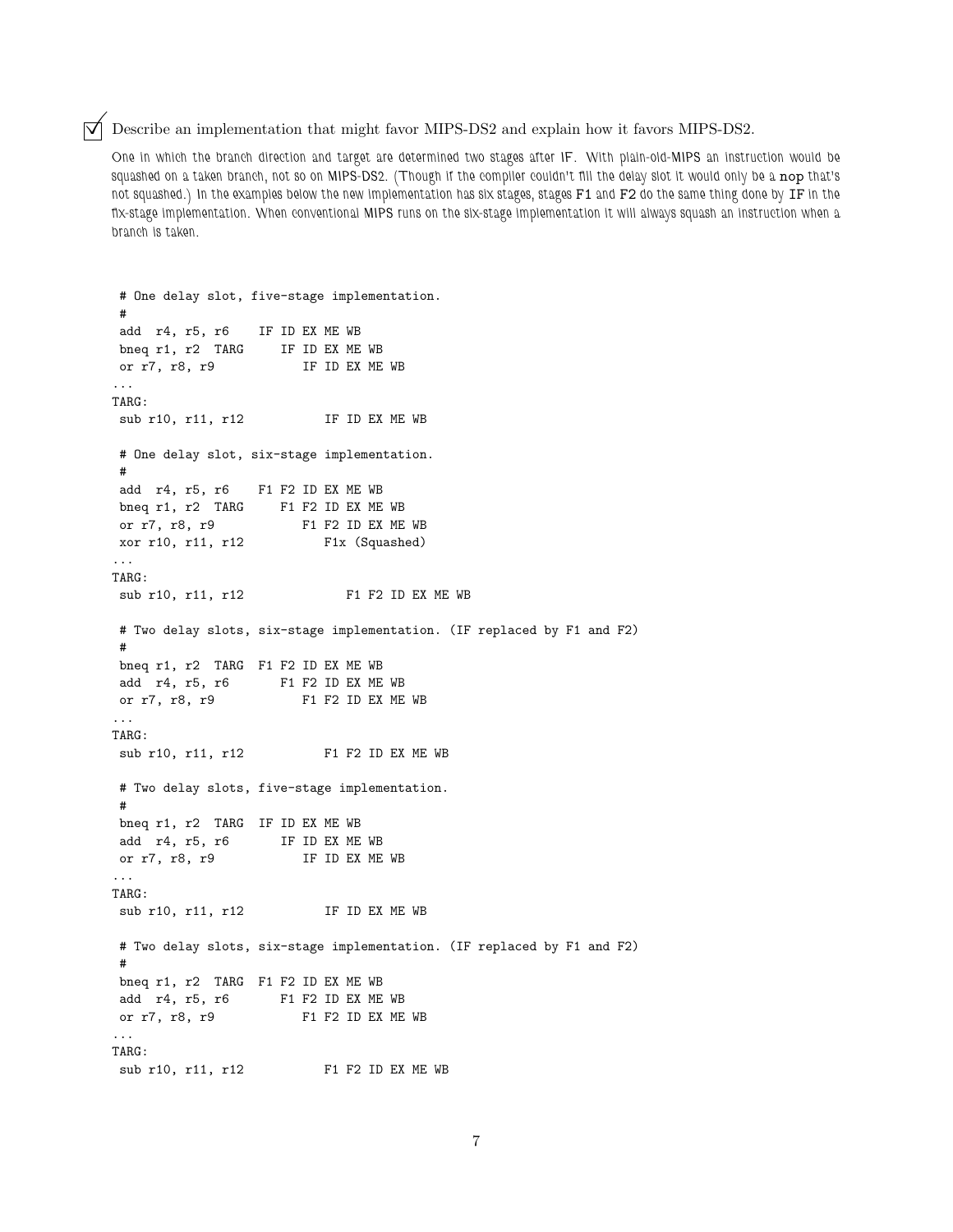$\overline{y}$  Other than the people that suggested the second delay slot and designed the hardware, if it works who gets the promotion, if it does not work who gets re-assigned to tech support (punished)? (Give a job descripti not a name.) *Hint: That person would probably quit if it were a MIPS-DS9. Note: The parenthesized part and the hint were not on the original exam. This question was originally the second of these three questions and seemed to refer to the five-stage implementation. Since the question really applied to the new implementation, not the five-stage one, the class was told not to answer it.*

*The compiler writer since it is his or her skill that is needed to fill the delay slots with extra instructions.*